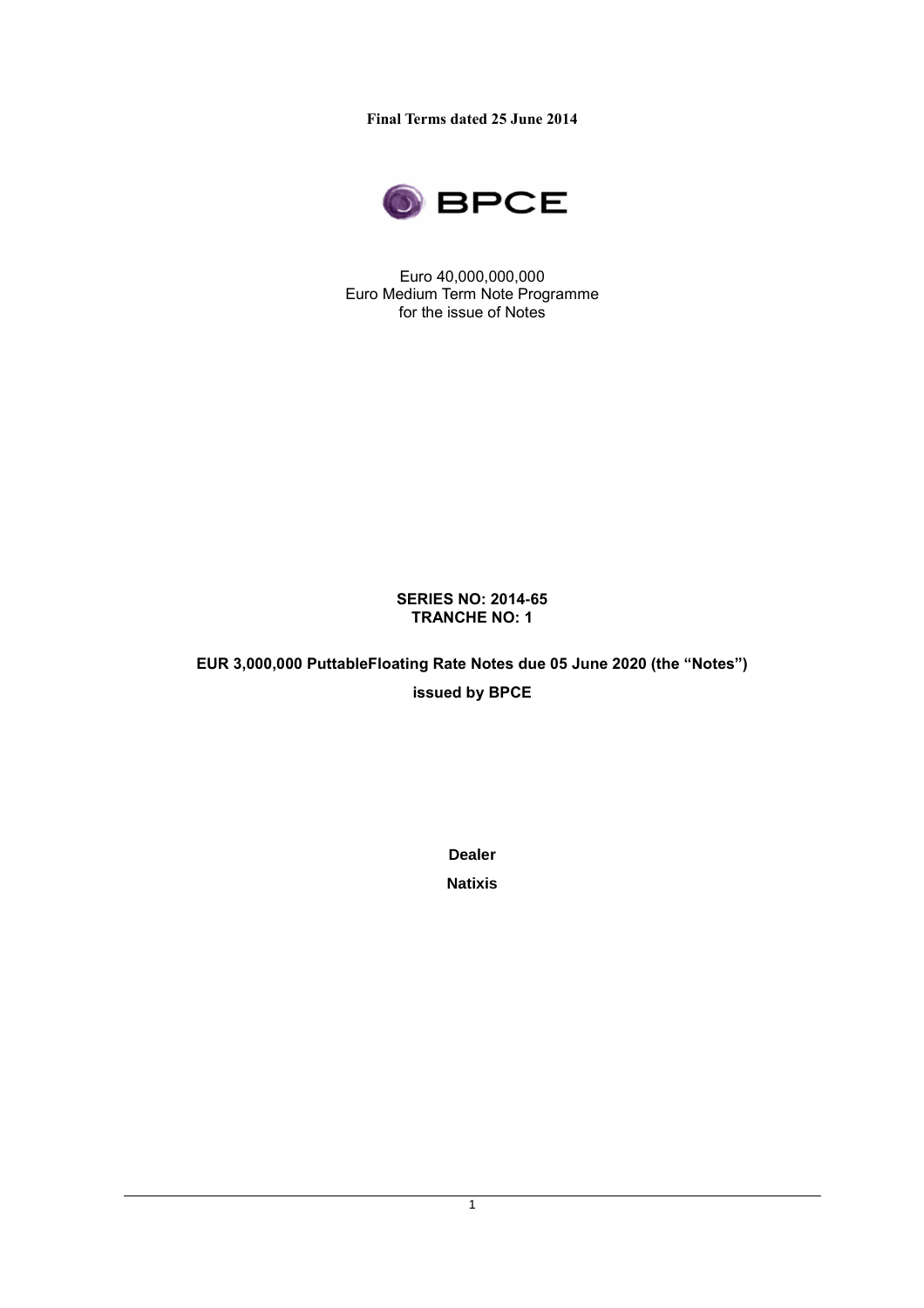#### **PART A – CONTRACTUAL TERMS**

Terms used herein shall be deemed to be defined as such for the purposes of the Conditions (the "**Conditions**") set forth in the Base Prospectus dated 22 November 2013 which received visa n°13- 629 from the Autorité des marchés financiers (the "**AMF**") on 22 November 2013 and the Base Prospectus Supplements dated 14 January 2014, 3 March 2014, 10 April 2014 and 12 May 2014 which received visa n°14-010, n°14-066, n°14-140 and n°14-189 from the AMF on 14 January 2014, 3 March 2014, 10 April 2014 and 12 May 2014, respectively, which together constitute a base prospectus for the purposes of the Prospectus Directive (Directive 2003/71/EC) (the "**Prospectus Directive**") as amended (which includes the amendments made by Directive 2010/73/EU to the extent that such amendments have been implemented in a Member State of the European Economic Area).

This document constitutes the Final Terms of the Notes described herein for the purposes of Article 5.4 of the Prospectus Directive and must be read in conjunction with such Base Prospectus as so supplemented. Full information on the Issuer and the offer of the Notes is only available on the basis of the combination of these Final Terms and the Base Prospectus as so supplemented. The Base Prospectus and the Base Prospectus Supplement are available for viewing at the office of the Fiscal Agent or each of the Paying Agents and on the website of the AMF (www.amf-france.org) and copies may be obtained from BPCE, 50 avenue Pierre Mendès-France, 75013 Paris, France.

| $1_{\cdot}$ | Issuer:                    |                                          | <b>BPCE</b>                                                                                       |
|-------------|----------------------------|------------------------------------------|---------------------------------------------------------------------------------------------------|
| 2.          | (i)                        | Series Number:                           | 2014-65                                                                                           |
|             | (ii)                       | Tranche Number:                          | 1                                                                                                 |
| 3.          |                            | <b>Specified Currency or Currencies:</b> | Euro (" <b>EUR</b> ")                                                                             |
| 4.          | Aggregate Nominal Amount:  |                                          |                                                                                                   |
|             | (i)                        | Series:                                  | Eur 3,000,000                                                                                     |
|             | (ii)                       | Tranche:                                 | Eur 3,000,000                                                                                     |
| 5.          | <b>Issue Price:</b>        |                                          | 100.00 per cent. of the Aggregate Nominal Amount                                                  |
| 6.          | Specified Denomination(s): |                                          | EUR 100,000                                                                                       |
| 7.          | (i)                        | <b>Issue Date:</b>                       | 27 June 2014                                                                                      |
|             | (ii)                       | Interest Commencement Date:              | <b>Issue Date</b>                                                                                 |
| 8.          | Interest Basis:            |                                          | Three (3) months Euribor $+$ 0.27 per cent. Floating<br>Rate(further particulars specified below) |
| 9.          | <b>Maturity Date:</b>      |                                          | Interest Payment Date falling in or nearest to 05 June<br>2020                                    |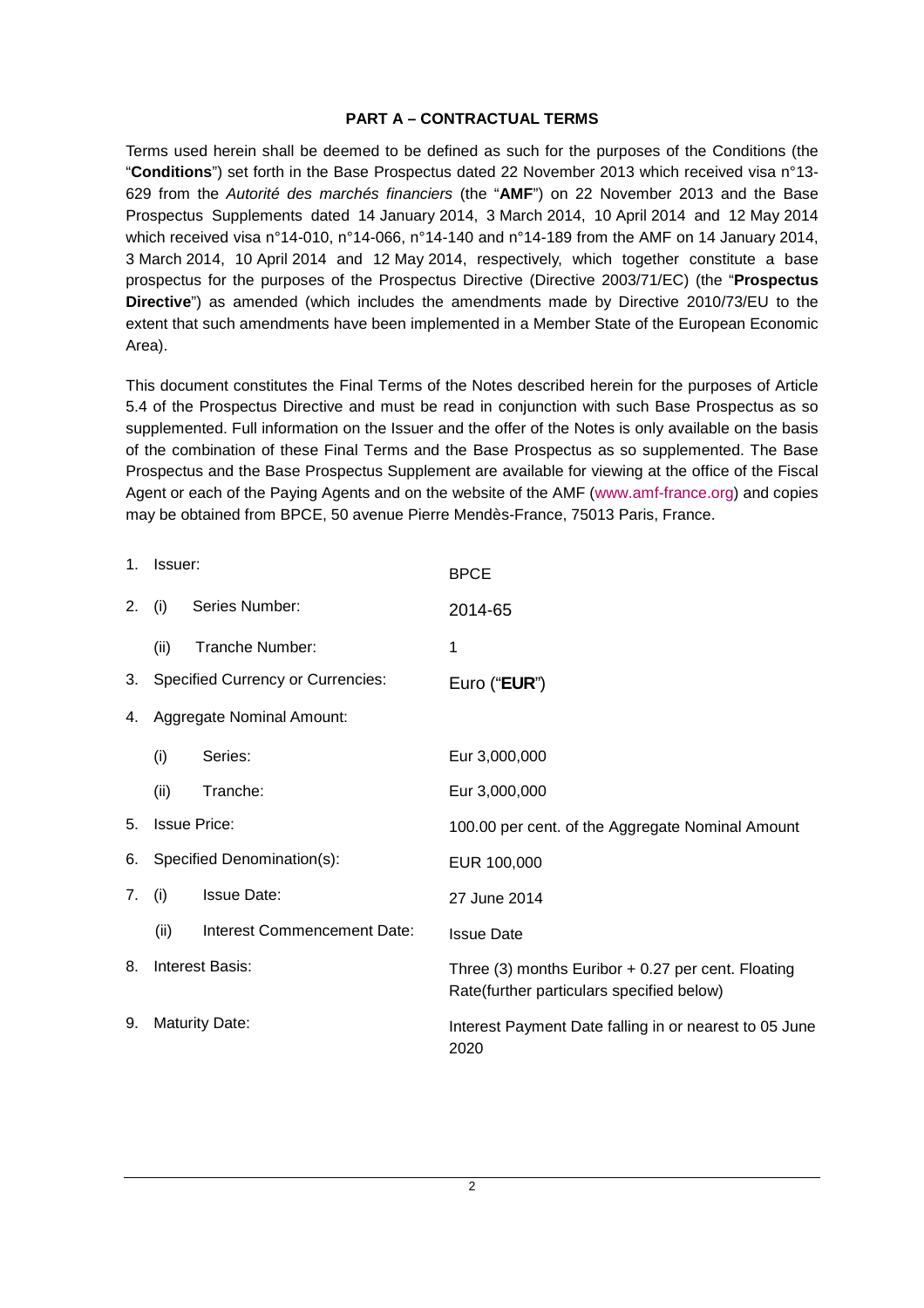- 10. Redemption Basis: Subject to any purchase and cancellation or early redemption, the Notes will be redeemed on the Maturity Date at 100 per cent. of their nominal amount
	- 11. Change of Interest Basis: Not Applicable
	- 12. Put/Call Options: Investor Put

(further particulars specified below)

- 13. (i) Status of the Notes: Unsubordinated Notes
	- (ii) Dates of the corporate authorisations for issuance of Notes obtained: Decision of the Directoire of the Issuer dated 28 April 2014 and decision of Mr. Jean-Philippe BERTHAUT, Head of Group Funding, dated 10 June 2014

#### **PROVISIONS RELATING TO INTEREST PAYABLE**

| 14. Fixed Rate Note Provisions    | Not Applicable                                                                                                                                                                                                    |
|-----------------------------------|-------------------------------------------------------------------------------------------------------------------------------------------------------------------------------------------------------------------|
| 15. Floating Rate Note Provisions | Applicable                                                                                                                                                                                                        |
| Interest Period(s):<br>(i)        | The period beginning on (and including) the Interest<br>Commencement Date and ending on (but excluding)<br>the First Interest Payment Date and each successive<br>period beginning on (and including) a Specified |

Commencement Date and ending on (but excluding) the First Interest Payment Date and each successive period beginning on (and including) a Specified Interest Payment Date and ending on (but excluding) the next succeeding Specified Interest Payment Date.

For the avoidance of doubt:

- the Interest Periods from (and including) the Issue Date to (but excluding) 1<sup>st</sup> September 2014 ; from (including) 6 June 2016 to (but excluding)  $1<sup>st</sup>$  September 2016 and from (including) 6 June 2018 to (but excluding)  $1<sup>st</sup>$ September 2018 will be short (further particulars specified below in items (ii) and (ix) below).
- the Interest Periods from (and including) 1st March 2016 to (but excluding) 6 June 2016 ; from (and including) 1st March 2018 to (but excluding) 6 June 2018 and from (and including) 1st March 2020 to (but excluding) the Maturity Date will be long with no payment respectively on the 1st June 2016, 1st June 2018 and 1st June 2020 (further particulars specified below in items (ii) and (ix) below).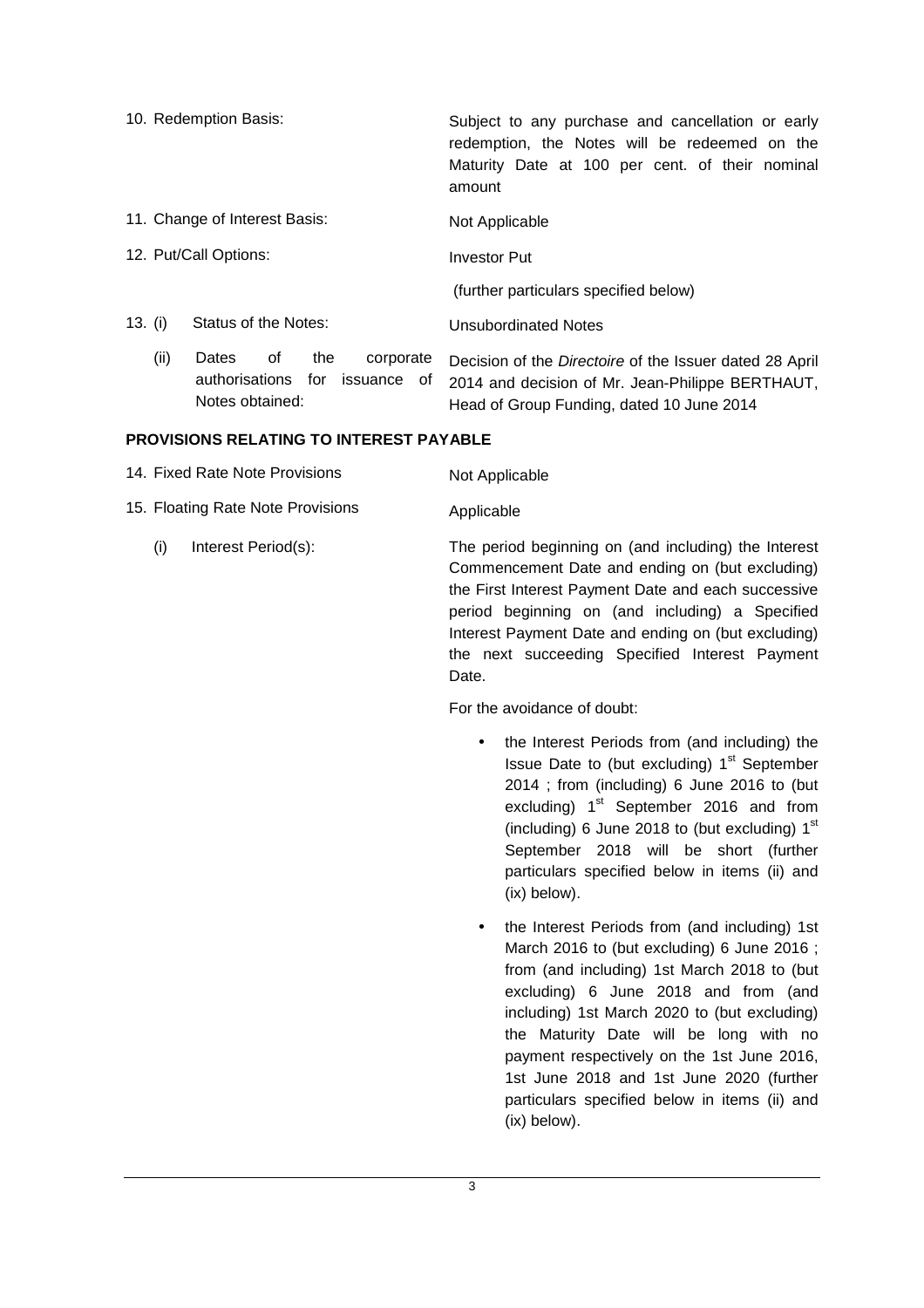| (ii) | Specified Interest Payment Dates: | Interest payable quarterly in arrear on, 1 <sup>st</sup> March, 1 <sup>st</sup> |
|------|-----------------------------------|---------------------------------------------------------------------------------|
|      |                                   | June; 1 <sup>st</sup> September and 1 <sup>st</sup> December in each year,      |
|      |                                   | subject to adjustment in accordance with the                                    |
|      |                                   | Business Day Convention set out in (iv) below as well                           |
|      |                                   | as the details contained in (i) above.                                          |
|      |                                   |                                                                                 |

- (iii) First Interest Payment Date:  $1<sup>st</sup>$  September 2014
- (iv) Business Day Convention: Modified Following Business Day Convention
- (v) Interest Period Date: Not Applicable
- (vi) Business Centre(s): TARGET
- (vii) Manner in which the Rate(s) of Screen Rate Determination Interest is/are to be determined:
- (viii) Party responsible for calculating the Rate(s) of Interest and/or Interest Amount(s) (if not the Calculation Agent): Not Applicable
- (ix) Screen Rate Determination: Applicable
	-

– Reference Rate: Three (3) months Euribor

For the avoidance of doubt:

For the first Interest Period from (and including) the Issue Date to (but excluding) 1st September 2014 :

Interpolation between two (2) months Euribor and three (3) months Euribor

- For the Interest Period from (and including) the 1st March 2016 to (but excluding) 6 June 2016: Interpolation between three (3) months Euribor and six (6) months Euribor
- For the Interest Period from (and including) the 6 June 2016 to (but excluding)1st September 2016:

Interpolation between two (2) months Euribor and three (3) months Euribor

• For the Interest Period from (and including) the 1st March 2018 to (but excluding) 6 June 2018: Interpolation between three (3) months Euribor and six (6) months Euribor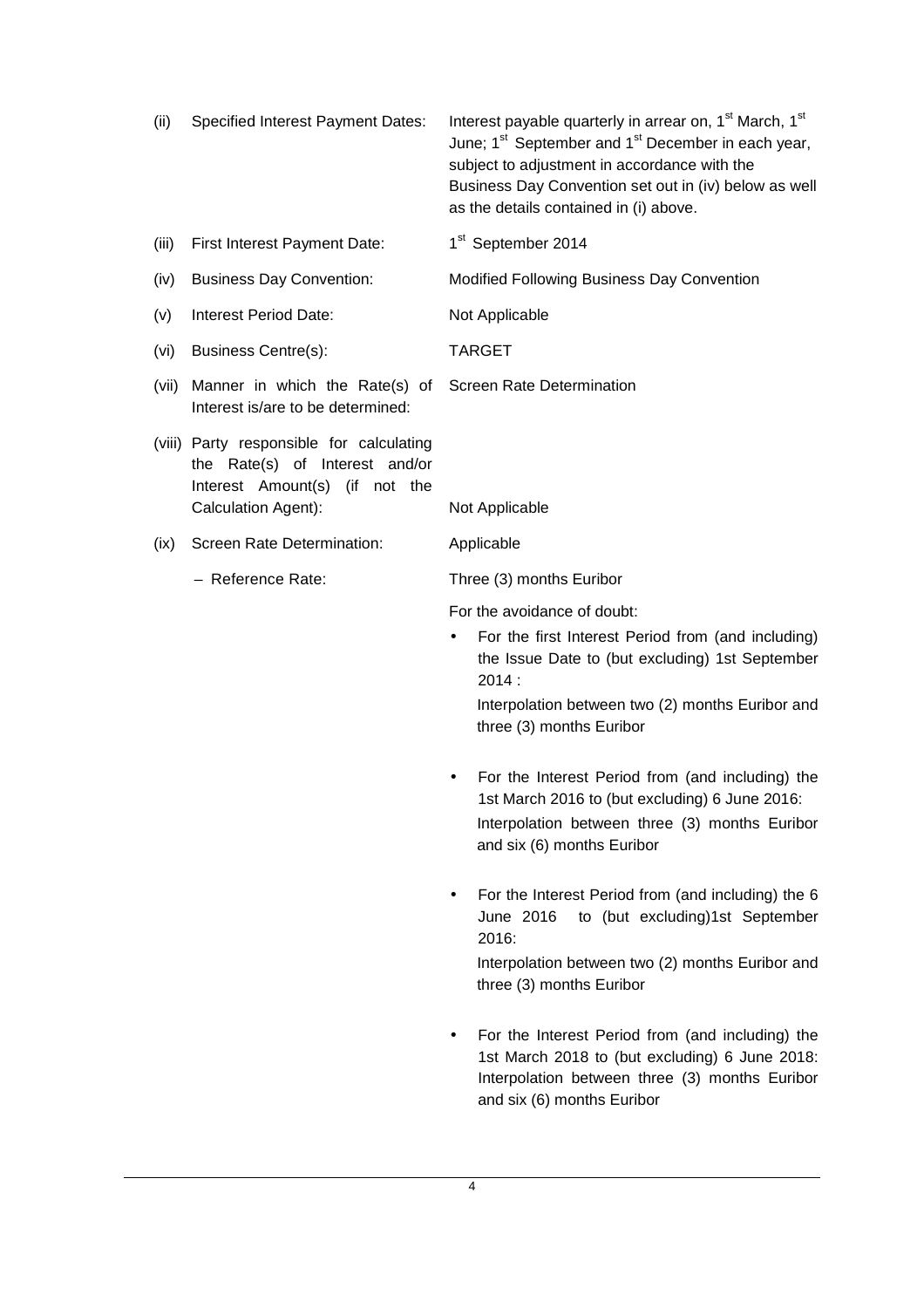|       |                                               | to (but excluding)1st September<br>June 2018<br>2018:                                                                                                                                                 |
|-------|-----------------------------------------------|-------------------------------------------------------------------------------------------------------------------------------------------------------------------------------------------------------|
|       |                                               | Interpolation between two (2) months Euribor and<br>three (3) months Euribor                                                                                                                          |
|       |                                               | For the Interest Period from (and including) 1 <sup>st</sup><br>٠<br>March 2020 to (but excluding) the Maturity Date:<br>Interpolation between three (3) months Euribor<br>and six (6) months Euribor |
|       | - Interest Determination Date:                | 11:00 a.m. (Brussels Time), two (2) Business Days<br>prior to the first day of each Interest Period                                                                                                   |
|       | - Relevant Screen Page Time:                  | <b>Reuters EURIBOR01</b>                                                                                                                                                                              |
| (x)   | <b>FBF Determination</b>                      | Not Applicable                                                                                                                                                                                        |
| (x)   | ISDA Determination:                           | Not Applicable                                                                                                                                                                                        |
| (xi)  | Margin(s):                                    | + 0.27 per cent. per annum                                                                                                                                                                            |
| (xii) | Minimum Rate of Interest:                     | Not Applicable                                                                                                                                                                                        |
|       | (xiii) Maximum Rate of Interest:              | Not Applicable                                                                                                                                                                                        |
|       | (xiv) Day Count Fraction:                     | Actual/360, Adjusted                                                                                                                                                                                  |
|       | 16. Zero Coupon Note Provisions               | Not Applicable                                                                                                                                                                                        |
|       | 17. Inflation Linked Interest Note Provisions | Not Applicable                                                                                                                                                                                        |
|       | PROVISIONS RELATING TO REDEMPTION             |                                                                                                                                                                                                       |
|       | 18. Call Option                               | Not Applicable                                                                                                                                                                                        |
|       | 19. Put Option                                | Applicable                                                                                                                                                                                            |
| (i)   | <b>Optional Redemption Dates:</b>             | The Noteholders may redeem the Notes in whole or<br>in part as a multiple of the Specified Denomination on<br>06 June 2016 and 06 June 2018 (each an "Optional<br>Redemption Date").                  |

To validly exercice its Put Option, the Noteholders must deposit with the Paying Agent and the Issuer, within the Notice Period, a duly completed option execrice notice ( the "**Put Option Notice**" ) as further described in Condition 6(d).

• For the Interest Period from (and including) the 6

(ii) Optional Redemption Amount(s) of each Note: Eur 100, 000 per Note of 100, 000 Specified Denomination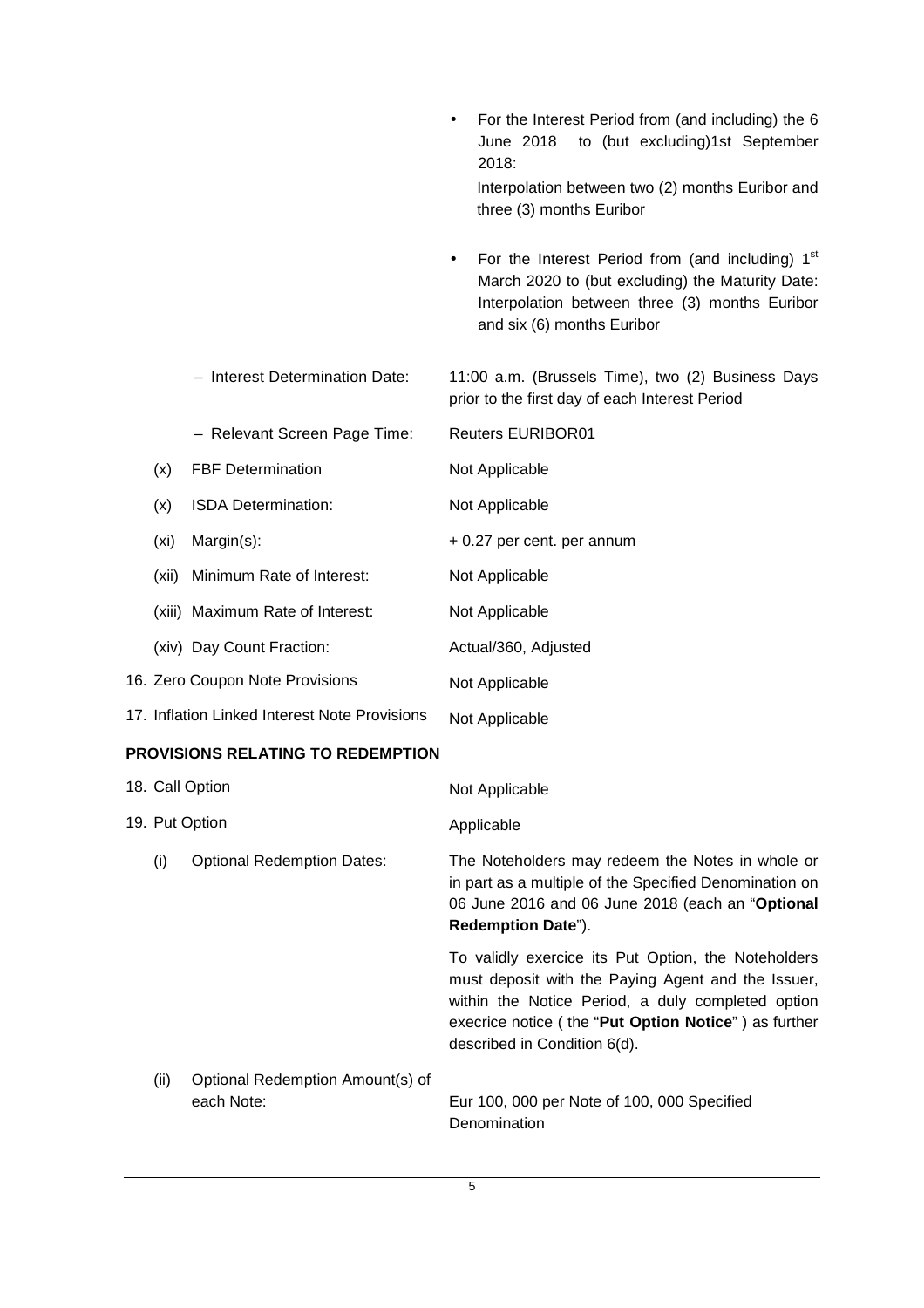|                                                   | (iii)                       | Notice period:                                                                                                                                                                               | A least eight (8) TARGET Business Days prior the<br><b>Optional Redemption Date</b> |
|---------------------------------------------------|-----------------------------|----------------------------------------------------------------------------------------------------------------------------------------------------------------------------------------------|-------------------------------------------------------------------------------------|
|                                                   |                             | 20. Final Redemption Amount of each Note                                                                                                                                                     | EUR 100,000 per Note of EUR 100,000 Specified<br>Denomination                       |
|                                                   | Amount:                     | <b>Inflation Linked Notes - Provisions</b><br>relating to the Final Redemption                                                                                                               | Not Applicable                                                                      |
|                                                   | 21. Early Redemption Amount |                                                                                                                                                                                              |                                                                                     |
|                                                   | (i)                         | Early Redemption Amount(s) of<br>each Note payable on redemption<br>for taxation reasons (Condition<br>6(g)), for illegality (Condition 6(j))<br>or on event of default (Condition<br>$9)$ : | As set out in the Conditions                                                        |
|                                                   | (ii)                        | Redemption for taxation reasons<br>permitted on days others than<br>Interest<br>Payment<br>Dates<br>(Condition $6(g)$ ):                                                                     | <b>No</b>                                                                           |
|                                                   | (iii)                       | Unmatured Coupons to become<br>void<br>upon<br>early redemption<br>(Materialised Bearer Notes only)<br>(Condition 7(f)):                                                                     | Not Applicable                                                                      |
| <b>GENERAL PROVISIONS APPLICABLE TO THE NOTES</b> |                             |                                                                                                                                                                                              |                                                                                     |
|                                                   |                             | 22. Form of Notes:                                                                                                                                                                           | <b>Dematerialised Notes</b>                                                         |
|                                                   | (i)                         | Form of Dematerialised Notes:                                                                                                                                                                | Bearer form (au porteur)                                                            |
|                                                   | (ii)                        | <b>Registration Agent:</b>                                                                                                                                                                   | Not Applicable                                                                      |
|                                                   | (iii)                       | Temporary Global Certificate:                                                                                                                                                                | Not Applicable                                                                      |
|                                                   | (iv)                        | Applicable TEFRA exemption:                                                                                                                                                                  | Not Applicable                                                                      |
|                                                   |                             | 23. Financial Centre(s):                                                                                                                                                                     | <b>TARGET</b>                                                                       |
|                                                   |                             | 24. Talons for future Coupons or Receipts to<br>be attached to Definitive Notes (and<br>dates on which such Talons mature):                                                                  | Not Applicable                                                                      |
|                                                   |                             | 25. Details relating to Instalment Notes:<br>amount of each instalment, date on<br>which each payment is to be made:                                                                         | Not Applicable                                                                      |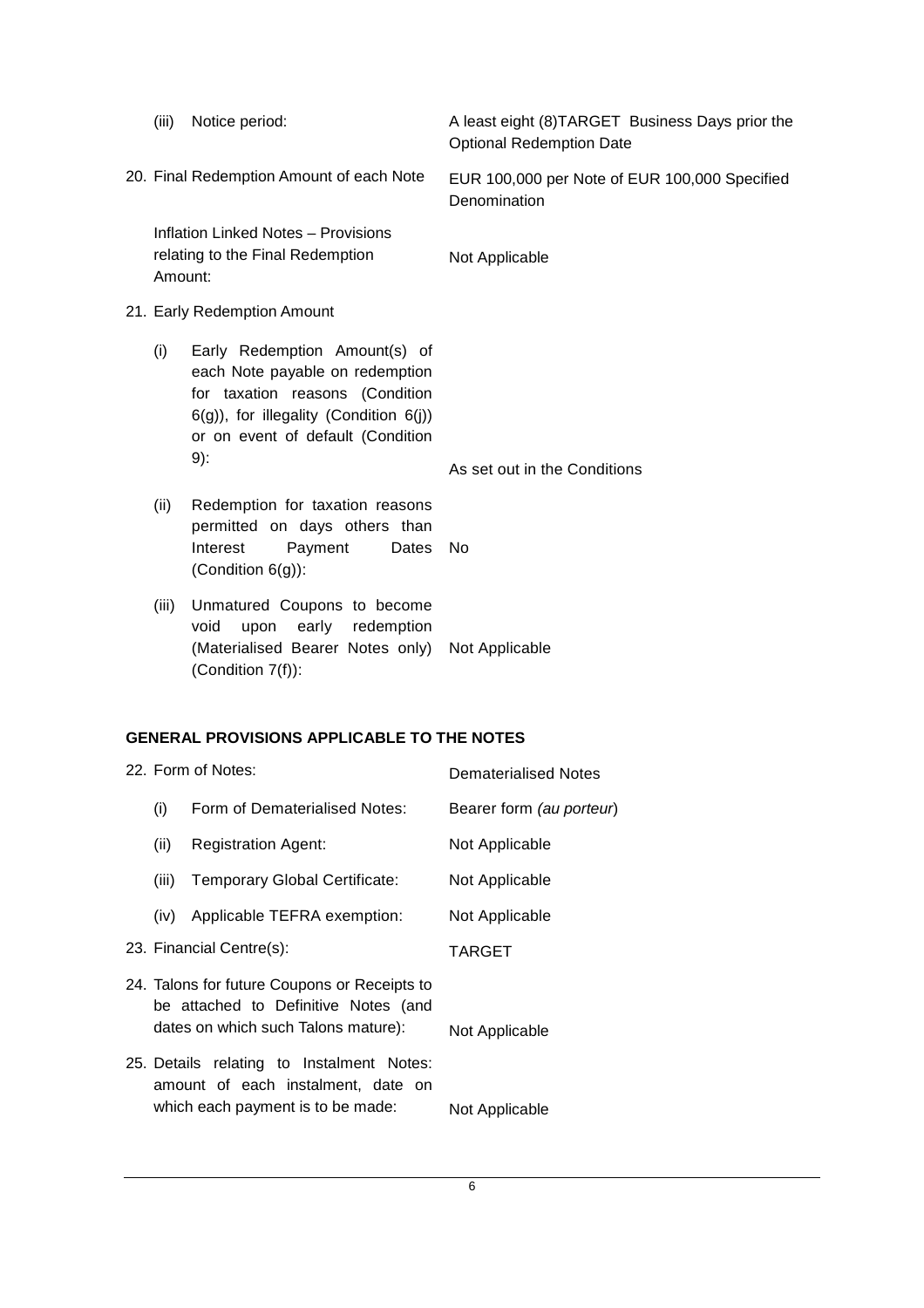| 26. Redenomination provisions:                                                                                   | Not Applicable                                                                                                                                                                                                                                                                                |  |
|------------------------------------------------------------------------------------------------------------------|-----------------------------------------------------------------------------------------------------------------------------------------------------------------------------------------------------------------------------------------------------------------------------------------------|--|
| 27. Purchase in accordance with Article<br>L.213-1 A and D.213-1 A of the French<br>Code monétaire et financier: | Applicable                                                                                                                                                                                                                                                                                    |  |
| 28. Consolidation provisions:                                                                                    | Not Applicable                                                                                                                                                                                                                                                                                |  |
| 29. Masse:                                                                                                       | Contractual Masse shall apply<br>Name and address of the Representative:<br>Mr. Sylvain Thomazo<br>20, rue Victor Bart<br>78000 Versailles<br>France<br>Name and address of the alternate Representative:<br>Sandrine D'HAUSSY<br>69 avenue Gambetta<br>94100 Saint Maur des Fosses<br>France |  |
|                                                                                                                  | The Representative will receive a remuneration of<br>EUR 2,000 (excluding VAT) per year                                                                                                                                                                                                       |  |
| <b>GENERAL</b>                                                                                                   |                                                                                                                                                                                                                                                                                               |  |
| $\sim$ $\sim$ $\sim$                                                                                             |                                                                                                                                                                                                                                                                                               |  |

30. The aggregate principal amount of Notes issued has been translated into Euro at the rate of **[•]** producing a sum of: Not Applicable

# **RESPONSIBILITY**

The Issuer accepts responsibility for the information contained in these Final Terms.

Signed on behalf of BPCE

Duly represented by: Jean-Philippe BERTHAUT, Head of Group Funding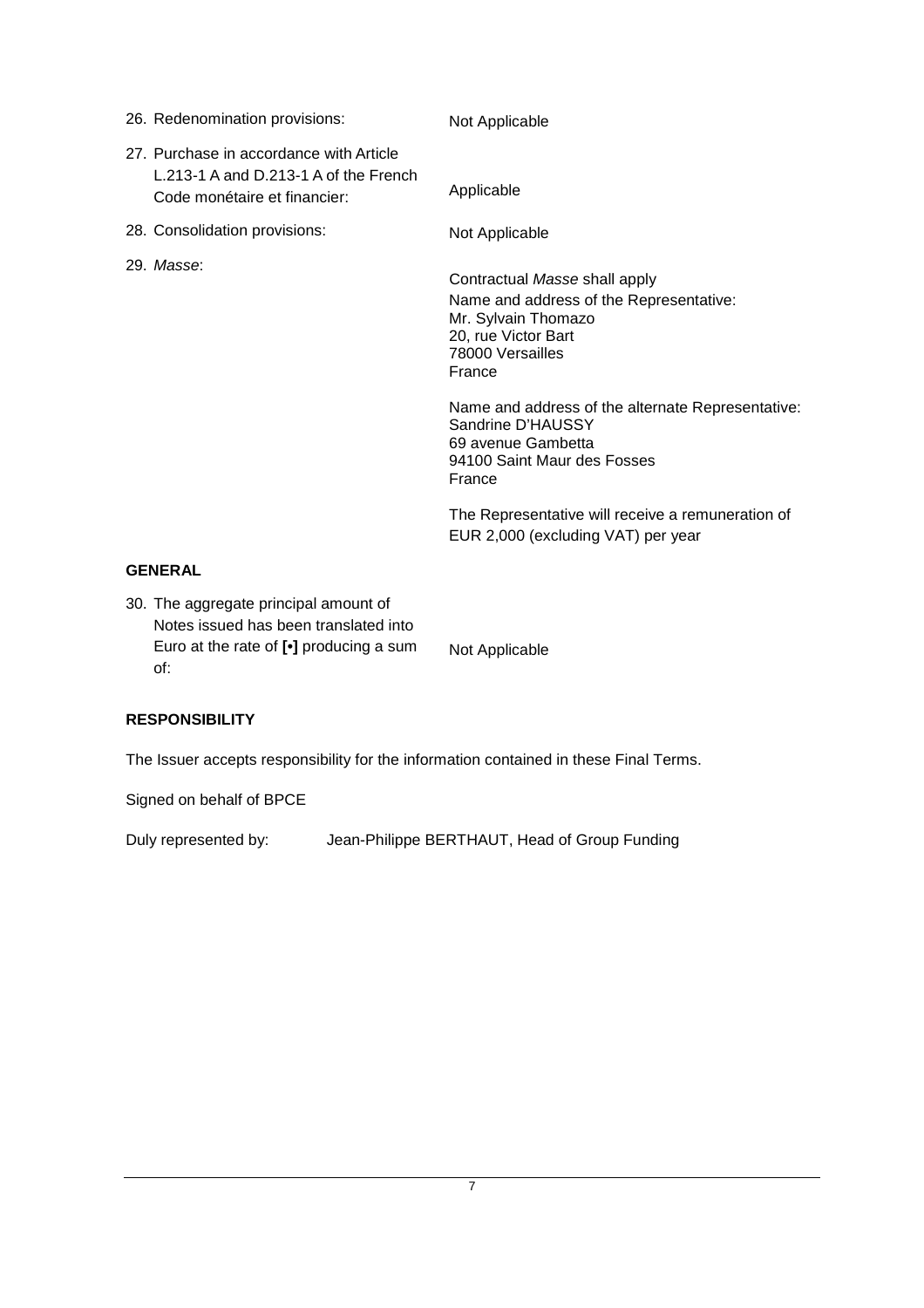#### **PART B – OTHER INFORMATION**

#### **1. LISTING AND ADMISSION TO TRADING**

(i) Listing and Admission to trading: Application has been made on behalf of the Issuer for the Notes to be listed and admitted to trading on Euronext Paris with effect from 27 June 2014.

(ii) Estimate of total expenses related to admission to trading: EUR, 3,550

#### **2. RATINGS**

Ratings: The Notes to be issued are expected to berated:

S & P: A

Moody's: A2

Fitch: A

Each of S&P, Moody's and Fitch is established in the European Union and registered under Regulation (EC) No 1060/2009, as amended.

#### **3. NOTIFICATION**

Not Applicable

#### **4. INTERESTS OF NATURAL AND LEGAL PERSONS INVOLVED IN THE [ISSUE/OFFER]**

Save as discussed in "Subscription and Sale", so far as the Issuer is aware, no person involved in the offer of the Notes has an interest material to the offer.

#### **5. REASONS FOR THE OFFER, ESTIMATED NET PROCEEDS AND TOTAL EXPENSES\***

- (i) Reasons for the offer: See "Use of Proceeds" wording in Base Prospectus
- (ii) Estimated net proceeds: 2, 997,600 EUR
- (iii) Estimated total expenses: Not Applicable

#### **6. HISTORIC INTEREST RATES**

 $\overline{a}$ 

Details of historic EURIBOR rates can be obtained from Reuters Screen EURIBOR01.